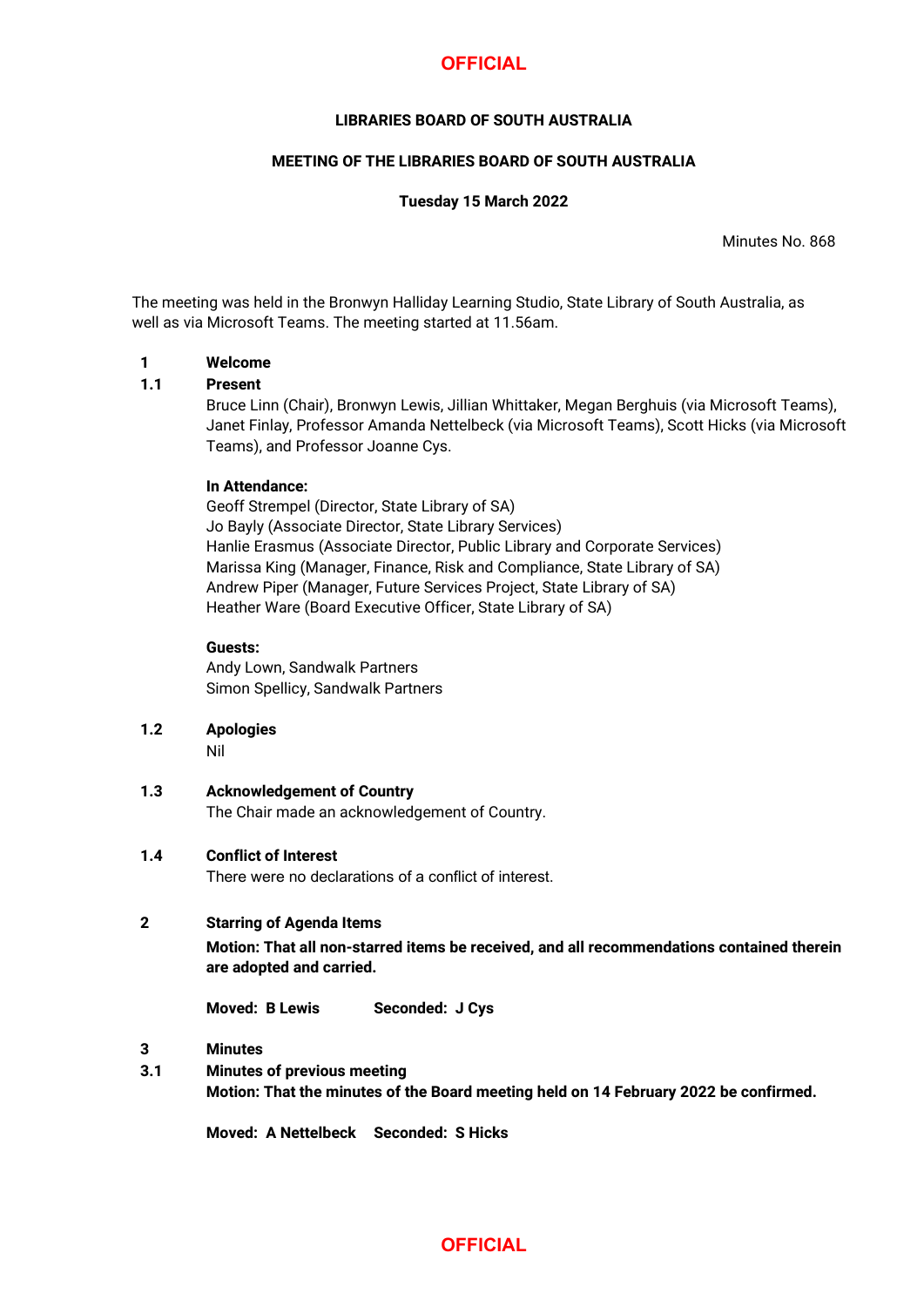# **3.2 Action List – November 2021**

- 18-May-20 '6.2 State Library Draft Recurrent Budget 2020-21'. Will be discussed today under the agenda item 'Future Services Project'.
- 9-Nov-20 '5.1 Future Service Design Project'. Will be discussed today under the agenda item 'Future Services Project'.
- 14-Dec-20 '8.2 Distribution of State Government Grant Funding and Conditions'. It was noted that the agreement is now called 'Collaboration Agreement'.
- 9-Mar-21 '4.1 Memorandum of Agreement Negotiations Update'. It was noted that the agreement, now called "Collaboration Agreement" is expected to be approved this week.

# **3.3 Unstarred. Matters dealt with out of session**

(a) Circular Motion to Board regarding "Collaboration Agreement between Libraries Board & Local Government Association". Emailed to Libraries Board on 18.02.2022 and approved by Libraries Board on 21.02.2022.

# **4 STRATEGIC MATTERS (Presentations, Key Strategy Updates)**

# **4.1 Introduction to Presentations**

Geoff Strempel provided a brief introduction, including some background information and overview for the presentations being made today by Sandwalk Partners and Andrew Piper. The presentations will include an update on the progress made to implement the State Library's Future Services Project.

# **4.2 Presentation by Sandwalk Partners**

Andy Lown and Simon Spellicy from Sandwalk Partners joined the meeting (in person) at 12.08pm and spoke to a PowerPoint presentation titled 'Visitor Experience Vision – Mortlock, Institute and Spence Wing', Presentation to Board, March 2022. The presentation was also shared via Microsoft Teams.

The Board thanked Andy Lown and Simon Spellicy for an excellent presentation.

[Andy Lown and Simon Spellicy, Sandwalk Partners, left the meeting at 1.13pm].

# **4.3 Presentation by Andrew Piper (staff member)**

Andrew Piper spoke to the PowerPoint presentation 'Future Service Projects 2019-2025', which was also shared via Microsoft Teams.

Given the lack of time to explore matters raised, the Chair requested a special session be held in April. This workshop will include a walkaround of the Library to identify proposed changes and to view the current state of disrepair in some areas of the Library

[Scott Hicks left the meeting at 1.36pm].

# **5 FOR DECISION (Strategic)**

# **5.1 State Library Budget Update 2022 and Future Services Project**

The Director spoke to the paper, highlighting the background of the Project, the current state of the budget, the Funding Strategy for the Visitor Experience Centre and the Funding Strategy for the Modern Research Library and Staff Accommodation (being split into two major projects),

Geoff Strempel proposed an amendment to the recommendation in the paper, as follows: The *original motion* recommended:

That the Libraries Board approves:

- The reallocation of \$410k of Trading Account funds intended for the Futures Services Project to supplement the recurrent budget deficit in 2023/2024.
- The allocation of \$550k of the Mortlock bequest profit to the Future Services Project.

# **OFFICIAL**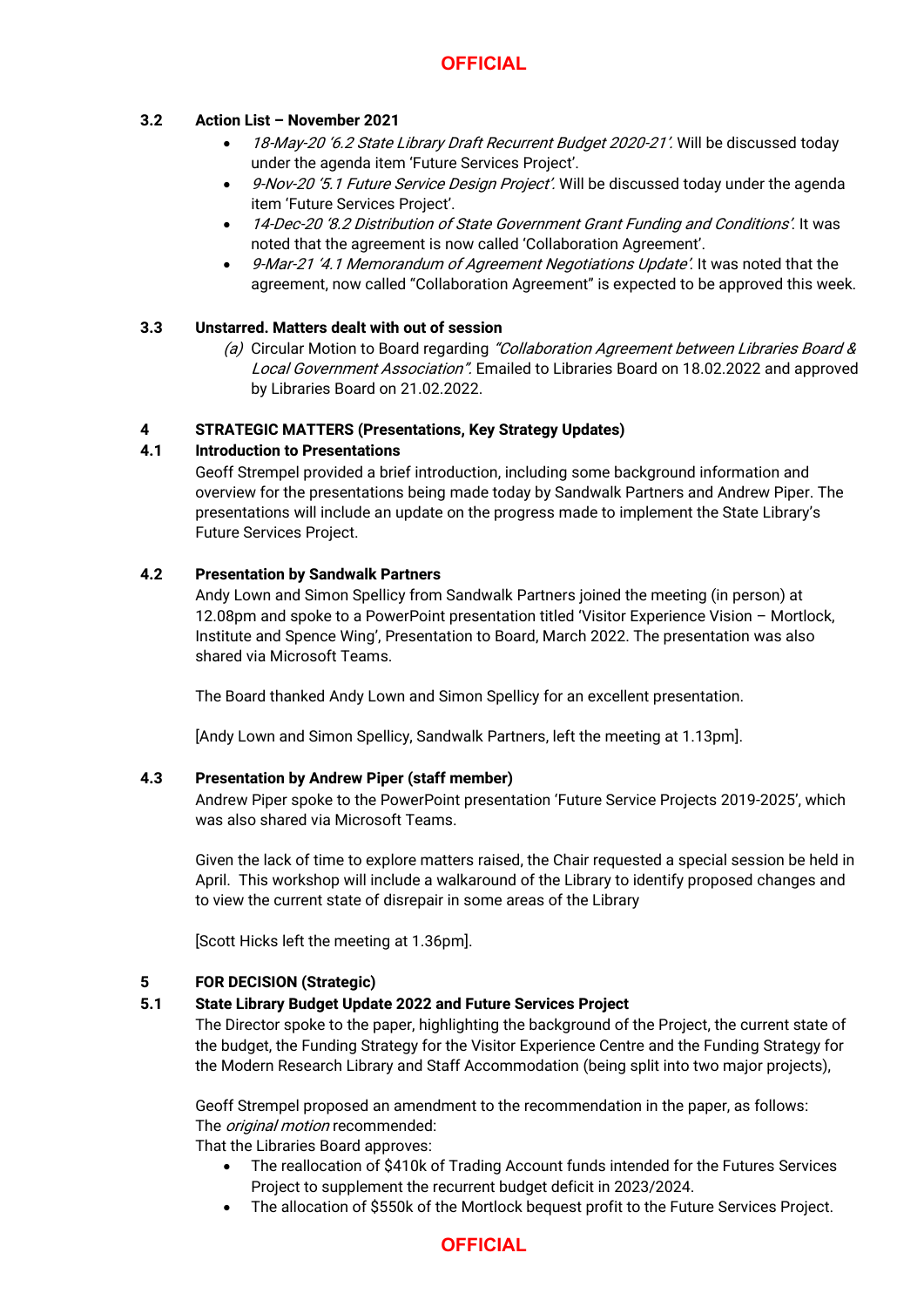# **OFFICIAL**

• The Contribution of \$3.1M of Board funding to the Future Services Project and proposal for how to fund this.

The *amended motion* recommended:

That the Libraries Board approves:

- The reallocation of \$410k of Trading Account funds intended for the Futures Services Project to supplement the recurrent budget deficit in 2023/2024.
- The allocation of \$550k of the Mortlock bequest profit to the Future Services Project.
- A contribution of \$600K towards the Modern Research Library Stage 1 Project.

There were some questions raised regarding the source of the \$600K, options to obtain funding through grants, how to attract funding including revenue generating partners, the importance of the inter-relationships between other Arts Institutions along North Terrace.

Megan Berghuis advised she was comfortable with the spend, however, would like confirmation on where the \$600K would be coming from. Marissa King advised that it would be from the Mortlock Request.

The Chair and Geoff Strempel emphasised the requirement to move quickly on these projects.

It was proposed by Joanne Cys and agreed that further information be provided, and that the proposed new resolution would be presented by circular resolution.

The State Library Budget Update 2022 and Future Services Project was adjourned, subject to a circular motion.

Geoff Strempel requested an additional motion be raised:

#### **Additional Motion:**

**That the Libraries Board provide a Letter of Intent to the proponents of the Adelaide Discovery Centre, indicating the Board's interest in formally engaging to progress this project.**

**Moved: J Whittaker Seconded: B Lewis**

**6 FOR DECISION (Operational)** No update was provided.

#### **7 STANDING ITEMS**

- **7.1 Philanthropic and Corporate Partnerships** No update was provided.
- **7.2 Mortlock Strategy** No update was provided.
- **8 DIRECTOR'S REPORT**

No update was provided.

#### **9 FOR NOTING**

- **9.1 Changes to the operations of the Finance and Risk Committee** The report was taken as read and noted.
- **10 ANY OTHER BUSINESS**

# **OFFICIAL**